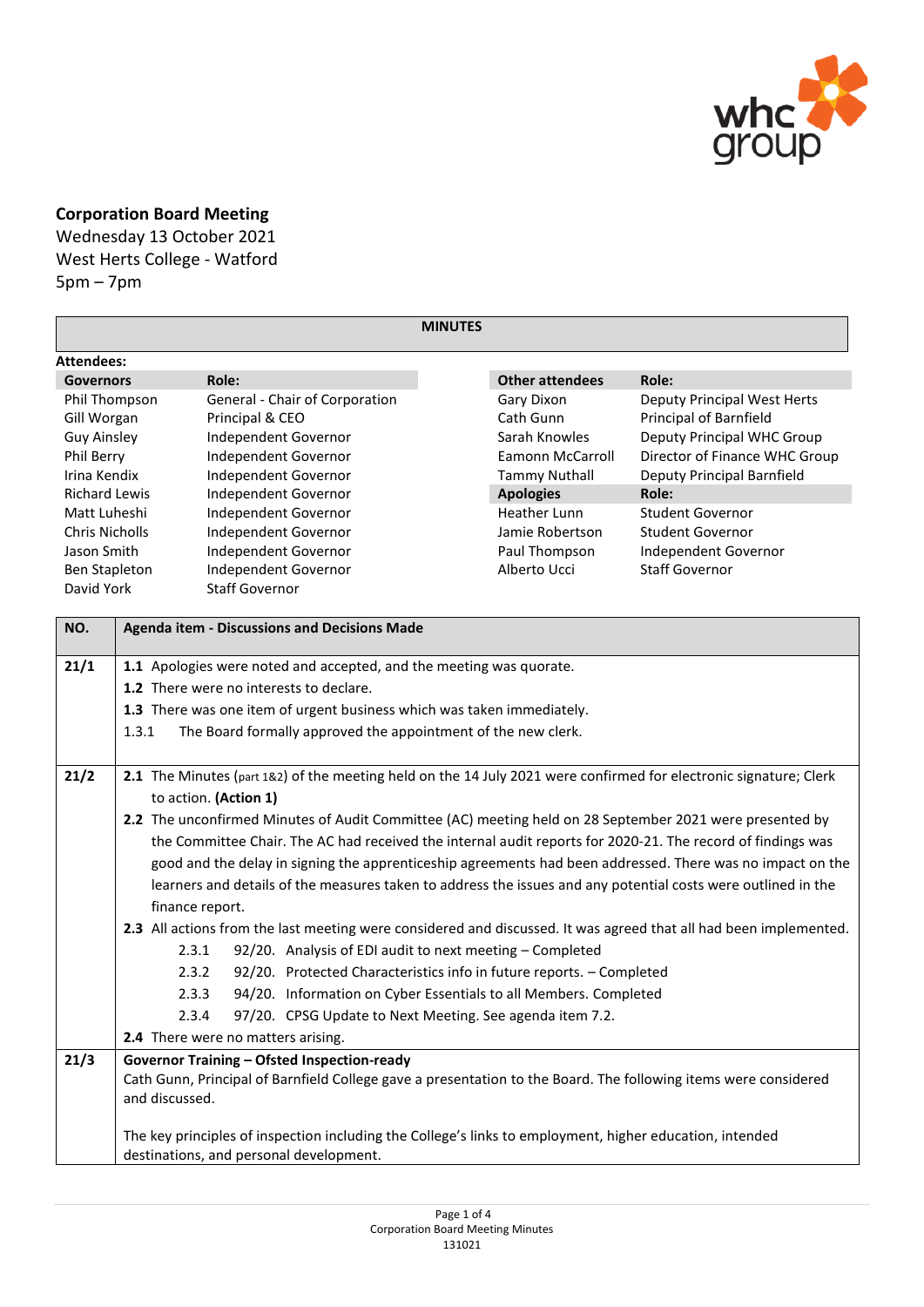

|      | The purpose of 'deep dives' was clarified explaining that it was a vertical cut into the curriculum, choosing one area<br>to look at in detail in line with intended destinations. This included lesson visits and scrutiny of learners work over<br>a period of time as well as case studies on individual students, with a specific focus high needs and safeguarding.<br>The Governors and stakeholder's role was to provide evidence to OFSTED to enable them to triangulate the<br>information. It was important that Governors understood the College's vision and are familiar with its strengths<br>and priority areas.<br>Priority areas were discussed, and the Board were satisfied that suitable actions were in place to deliver<br>improvement and agreed that the College had a strong vision and culture of ambition with good access to<br>opportunities, quality teaching and effective links with employers. GAP was a distinctive aspect of the College<br>which provided a strong focus to, on-job-training and exposure to workplace environments.<br>Governors asked about the Continuous Professional Development that is available for staff w and were assured<br>that there is an effective and comprehensive staff development programme in place, which included development<br>days for pedagogy and industry upskilling.<br>Achievement levels in English and Maths was discussed. The College is supporting learners by focussing on the<br>specific functional skills required to carry out their chosen vocation and is certificating these skills as and when<br>they are achieved. Governors queried whether these certificates would replace emphasis on GCSE qualification<br>outcomes and were reassured that the additional skills will be delivered alongside the GCSE qualifications.<br>The targets were tracked throughout the year, moderated by the Heads of School and were measurable and<br>achievable.                                                                                                                                                                   |
|------|----------------------------------------------------------------------------------------------------------------------------------------------------------------------------------------------------------------------------------------------------------------------------------------------------------------------------------------------------------------------------------------------------------------------------------------------------------------------------------------------------------------------------------------------------------------------------------------------------------------------------------------------------------------------------------------------------------------------------------------------------------------------------------------------------------------------------------------------------------------------------------------------------------------------------------------------------------------------------------------------------------------------------------------------------------------------------------------------------------------------------------------------------------------------------------------------------------------------------------------------------------------------------------------------------------------------------------------------------------------------------------------------------------------------------------------------------------------------------------------------------------------------------------------------------------------------------------------------------------------------------------------------------------------------------------------------------------------------------------------------------------------------------------------------------------------------------------------------------------------------------------------------------------------------------------------------------------------------------------------------------------------------------------------------------------------------------------------------------------------------------|
|      |                                                                                                                                                                                                                                                                                                                                                                                                                                                                                                                                                                                                                                                                                                                                                                                                                                                                                                                                                                                                                                                                                                                                                                                                                                                                                                                                                                                                                                                                                                                                                                                                                                                                                                                                                                                                                                                                                                                                                                                                                                                                                                                            |
| 21/4 | <b>Principal's Report</b><br>The Report had been circulated in advance of the meeting for the Board's consideration.<br>4.1 Enrolment - 6,000 students aged 16-18 had been enrolled across Barnfield and West Herts College. Students<br>were engaged and positive about their initial experiences of the College and their course, the differences in<br>behaviour and attitudes as a result of the lockdowns was noticeable.<br>4.2 Cyber Essentials - The College had been accredited with the Cyber Essentials Award. The Board recognised<br>the significance of this award and congratulated the College on their achievement.<br>4.3 EDI recruitment - Data was now collected and collated and the College took a number of steps to ensure the<br>recruitment process was carried out fairly and without bias. Governors asked whether other measurable EDI<br>objectives (EDIMS) are in place and were informed that they will be circulated at the next meeting as part of<br>the College's Annual Self-Assessment Report and Quality Improvement Action Plan. (Action 2)<br>4.4 Spending Review - The Chancellor is expected to deliver an Autumn budget and three-year spending review<br>on Wednesday 27 October. The College is not optimistic that there will be an increase in funding. There is no<br>indication if the new minister is in favour of the new T-Levels and the College hoped that BTEC's would run<br>alongside the T-levels when introduced. To gain a T-Levels qualification students must achieve a GSCE in<br>English and Maths (grade 9-4) which will be challenging for many young people. The requirement to<br>complete an industry placement will also be problematic for young people in locations where the availability<br>of employers and businesses in particular T-level disciplines is limited. Many colleges have the same<br>concerns regarding T-Levels and the Association of Colleges (AoC) is lobbying the case on behalf of colleges.<br>The Principal will provide a risk and implications report in regard to T-Levels at the meeting in February.<br>(Action 3) |
|      | 4.5 Attendance - Action to improve attendance for English and Maths lessons is being addressed, this included<br>phone calls to students, parents, and the involvement of employers to promote the importance of the<br>subjects. The initial concerns regarding 1200 students had been reduced to just over 400. Governors<br>queried the likelihood of attendance improving to target levels (minimum of 80%). Management responded<br>with optimism that 80% would be achieved.                                                                                                                                                                                                                                                                                                                                                                                                                                                                                                                                                                                                                                                                                                                                                                                                                                                                                                                                                                                                                                                                                                                                                                                                                                                                                                                                                                                                                                                                                                                                                                                                                                         |
|      | 4.6 Covid - The College is working with Herts and Bedfordshire Public Health officials to promote vaccinations.<br>The College is reporting a small number of positive cases and minimal disruption<br>4.7 Tuition Funding - The College has over 3000 students who are eligible for funding. The plans for the £700k<br>tuition will be implemented after half term.                                                                                                                                                                                                                                                                                                                                                                                                                                                                                                                                                                                                                                                                                                                                                                                                                                                                                                                                                                                                                                                                                                                                                                                                                                                                                                                                                                                                                                                                                                                                                                                                                                                                                                                                                      |
|      | The Report received and noted.                                                                                                                                                                                                                                                                                                                                                                                                                                                                                                                                                                                                                                                                                                                                                                                                                                                                                                                                                                                                                                                                                                                                                                                                                                                                                                                                                                                                                                                                                                                                                                                                                                                                                                                                                                                                                                                                                                                                                                                                                                                                                             |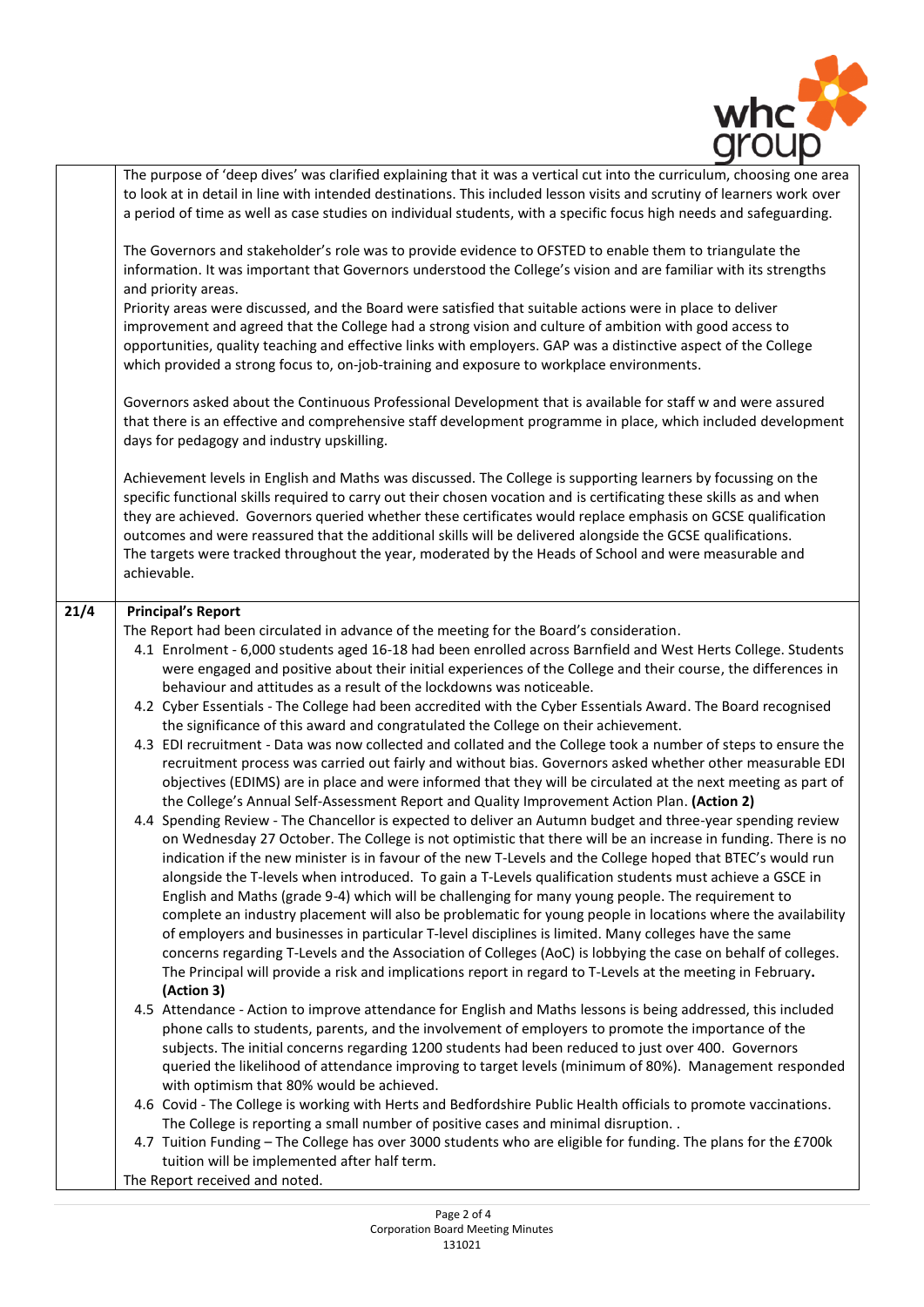

| 21/5 | <b>Strategic Planning &amp; Corporate Policies:</b>                                                                                                                                                             |  |  |  |  |  |  |
|------|-----------------------------------------------------------------------------------------------------------------------------------------------------------------------------------------------------------------|--|--|--|--|--|--|
|      | 5.1 Health & Safety Policy and Annual Report                                                                                                                                                                    |  |  |  |  |  |  |
|      | The Health and Safety (H&S) Report and Policy was circulated in advance of the meeting for the Board's                                                                                                          |  |  |  |  |  |  |
|      | consideration.                                                                                                                                                                                                  |  |  |  |  |  |  |
|      | Internal and external Audits had given good assurance for the College's management of H&S. Changes in the policy                                                                                                |  |  |  |  |  |  |
|      | were highlighted and it was noted that aspects relating to covid had been retained. Employees are expected to be                                                                                                |  |  |  |  |  |  |
|      | back at college for work but working from home is still an option for some roles across Business Support services.<br>Equipment is provided where necessary. Students are expected to attend college in person. |  |  |  |  |  |  |
|      |                                                                                                                                                                                                                 |  |  |  |  |  |  |
|      | The Board noted that the report and its analysis was very helpful, in particular the benchmarking with other                                                                                                    |  |  |  |  |  |  |
|      | colleges, and suggested extending this to include incidents and accidents.                                                                                                                                      |  |  |  |  |  |  |
|      | The College is developing an Environmental Sustainability strategy which will be discussed in line with the                                                                                                     |  |  |  |  |  |  |
|      | Corporation Business Plan schedule. This will include data on energy usage.                                                                                                                                     |  |  |  |  |  |  |
|      | The College has a well-being strategy in place to help reduce the absences for anxiety and stress, this included<br>Mental Health first aiders, referrals to occupational health and monitoring by HR.          |  |  |  |  |  |  |
|      | There have been no H&S issues at Barnfield College following an issue over the summer period when fire engines                                                                                                  |  |  |  |  |  |  |
|      | were unable to access aspects of the site. This was rectified immediately and regular meetings with the building                                                                                                |  |  |  |  |  |  |
|      | contractor are now in place to continually monitor and sign-off health and safety matters.                                                                                                                      |  |  |  |  |  |  |
|      |                                                                                                                                                                                                                 |  |  |  |  |  |  |
|      | The Report was received and noted, and the H&S Policy was approved.                                                                                                                                             |  |  |  |  |  |  |
|      | 5.2 Safeguarding Policy                                                                                                                                                                                         |  |  |  |  |  |  |
|      | This was the statutory annual review of the policy which had been updated in line with the DfE's 'Keeping Children                                                                                              |  |  |  |  |  |  |
|      | Safe in Education' September 2021. The small number of changes were highlighted.<br>The Safeguarding Policy was approved.                                                                                       |  |  |  |  |  |  |
|      | 5.3 Modern Slavery Statement                                                                                                                                                                                    |  |  |  |  |  |  |
|      | The Modern Slavery Statement was approved.                                                                                                                                                                      |  |  |  |  |  |  |
|      |                                                                                                                                                                                                                 |  |  |  |  |  |  |
| 21/6 | Governance:                                                                                                                                                                                                     |  |  |  |  |  |  |
|      | 6.1 This was an annual review of the regulatory documents. There had been no changes with the exception of a                                                                                                    |  |  |  |  |  |  |
|      | new Post 16 Audit Code of Practice which had been adopted by the Audit Committee. The regulatory                                                                                                                |  |  |  |  |  |  |
|      | documents and codes of practice were accepted and agreed.<br>6.2 The Corporation's committees and membership were agreed.                                                                                       |  |  |  |  |  |  |
|      | 6.3 The Corporation and Audit Committee Business Plans were agreed.                                                                                                                                             |  |  |  |  |  |  |
|      | 6.4 Matt Luheshi was re-appointed as the Designated Safeguarding Governor                                                                                                                                       |  |  |  |  |  |  |
|      |                                                                                                                                                                                                                 |  |  |  |  |  |  |
| 21/7 | <b>Monitoring:</b>                                                                                                                                                                                              |  |  |  |  |  |  |
|      | 7.1 Student Enrolments & College Reach                                                                                                                                                                          |  |  |  |  |  |  |
|      | The College is currently slightly above their 16-18 enrolment target for 21/22. There is an increase in enrolments                                                                                              |  |  |  |  |  |  |
|      | for Barnfield College for its 16-18 provision, in particular for level 3 qualifications. The College is working hard to<br>ensure students are retained and eligible for funding.                               |  |  |  |  |  |  |
|      | Students enrolling on Construction and Engineering courses has increased. Governors asked about the availability                                                                                                |  |  |  |  |  |  |
|      | of teachers within 'hard to fill' areas and were informed that there is a shortage of teachers in engineering in the                                                                                            |  |  |  |  |  |  |
|      | south east of England. The college is working with agencies, offering welcome packages, and linking up with                                                                                                     |  |  |  |  |  |  |
|      | universities to attract graduates. Delivery models across campuses and colleges is being considered.                                                                                                            |  |  |  |  |  |  |
|      | Governors queried the significance of the College's HE provision given the level of decline in student numbers in                                                                                               |  |  |  |  |  |  |
|      | recent years. It was confirmed that Higher Education (HE) provision is important in that it creates aspiration for                                                                                              |  |  |  |  |  |  |
|      | other students and is positive in terms of income.                                                                                                                                                              |  |  |  |  |  |  |
|      | The Report received and noted.                                                                                                                                                                                  |  |  |  |  |  |  |
|      | 7.2 Barnfield College Capital Project                                                                                                                                                                           |  |  |  |  |  |  |
|      |                                                                                                                                                                                                                 |  |  |  |  |  |  |

 $\overline{\phantom{a}}$